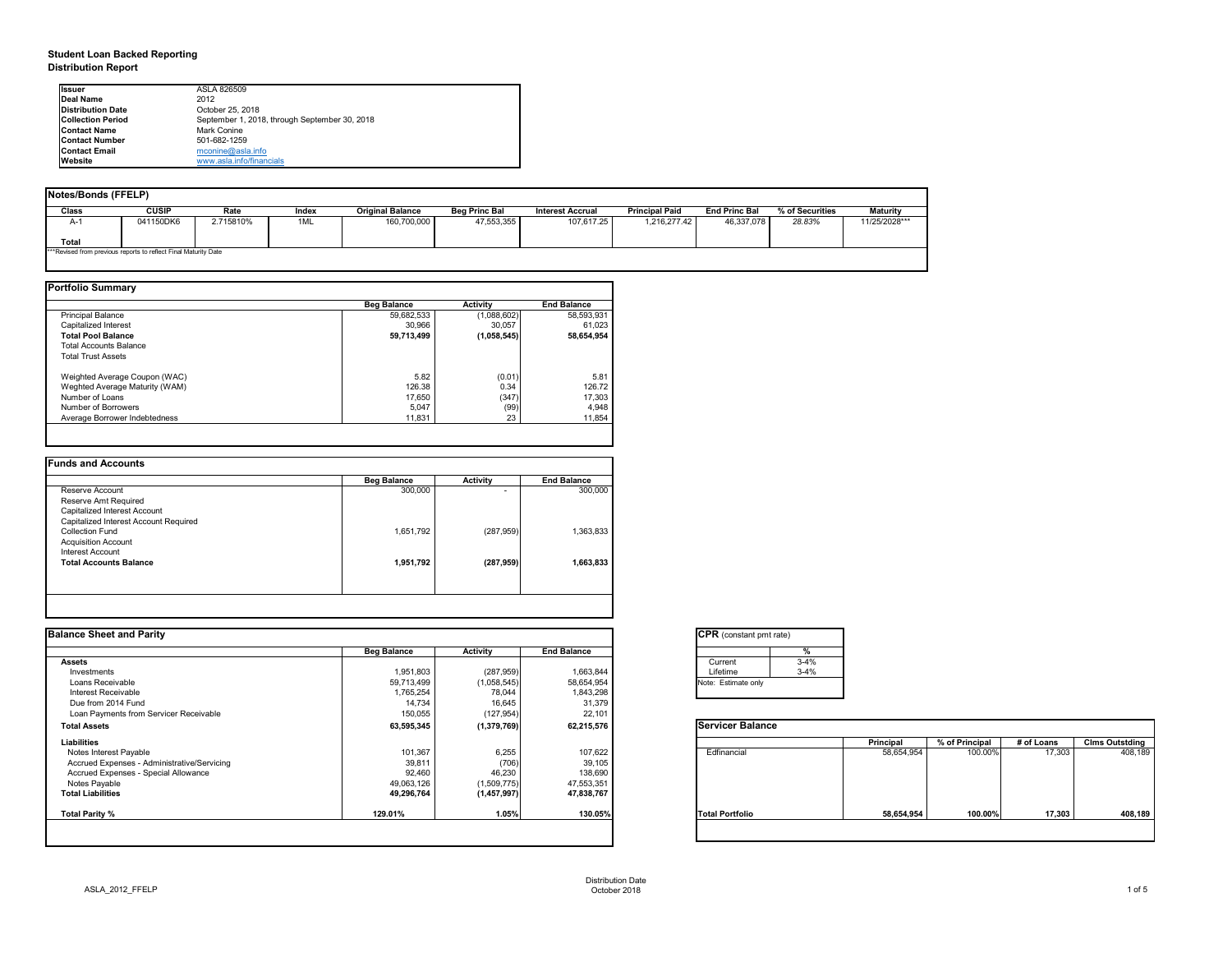## **Student Loan Backed Reporting Distribution Report**

|                           | # of Loans       |               | <b>Principal</b> |               | % of Principal   |               | <b>WAC</b>       |               | <b>WARM</b>      |               |
|---------------------------|------------------|---------------|------------------|---------------|------------------|---------------|------------------|---------------|------------------|---------------|
|                           | <b>Beginning</b> | <b>Ending</b> | <b>Beginning</b> | <b>Ending</b> | <b>Beginning</b> | <b>Ending</b> | <b>Beginning</b> | <b>Ending</b> | <b>Beginning</b> | <b>Ending</b> |
| In School                 | 28               | 26            | 128,654          | 108,154       | 0.22%            | 0.18%         | 6.31             | 6.21          | 118.77           | 118.54        |
| Grace                     | 25               | 27            | 72,530           | 93,030        | 0.12%            | 0.16%         | 5.60             | 5.86          | 119.42           | 116.48        |
| Repayment                 |                  |               |                  |               |                  |               |                  |               |                  |               |
| Current                   | 11,474           | 11,149        | 36,536,990       | 35,590,390    | 61.19%           | 60.68%        | 5.96             | 5.96          | 135.64           | 136.03        |
| 31-60 Days Delinquent     | 596              | 533           | 2,212,910        | 2,124,941     | 3.71%            | 3.62%         | 6.01             | 5.97          | 130.10           | 124.87        |
| 61-90 Days Delinquent     | 341              | 417           | 1,319,533        | 1,630,471     | 2.21%            | 2.78%         | 5.89             | 6.00          | 118.38           | 137.54        |
| 91-120 Days Delingent     | 259              | 253           | 1,003,465        | 1,003,143     | 1.68%            | 1.71%         | 6.15             | 6.02          | 119.99           | 119.49        |
| 121-180 Days Delinquent   | 456              | 465           | 1,727,607        | 1,744,758     | 2.89%            | 2.97%         | 6.13             | 6.14          | 115.00           | 110.25        |
| 181-270 Days Delinquent   | 403              | 380           | 1,604,982        | 1,500,161     | 2.69%            | 2.56%         | 6.08             | 6.06          | 120.78           | 120.18        |
| 271+ Days Delinquent      | 95               | 133           | 341,798          | 473,008       | 0.57%            | 0.81%         | 5.70             | 6.06          | 102.63           | 95.91         |
| <b>Total Repayment</b>    | 13,624           | 13,330        | 44,747,286       | 44,066,872    | 74.94%           | 75.13%        | 5.98             | 5.97          | 132.92           | 133.18        |
| Forbearance               | 1,913            | 1,887         | 7,419,657        | 7,227,577     | 12.43%           | 12.32%        | 6.03             | 6.05          | 118.19           | 120.40        |
| Deferment                 | 1,865            | 1,923         | 6,542,185        | 6,775,908     | 10.96%           | 11.55%        | 5.92             | 5.96          | 124.92           | 124.29        |
| <b>Claims in Progress</b> | 195              | 108           | 803,188          | 374,272       | 1.35%            | 0.64%         | 6.04             | 5.71          | 107.33           | 107.40        |
| <b>Claims Denied</b>      |                  |               |                  | 9,142         |                  | 0.02%         |                  | 6.80          |                  | 113.00        |
| <b>Total Portfolio</b>    | 17,650           | 17,303        | 59,713,499       | 58,654,954    | 100.00%          | 100.00%       | 5.98             | 5.98          | 129.82           | 130.36        |

|                                     | # of Loans       |               | <b>Principal</b> |               | % of Principal   |               | <b>WAC</b>       |        | <b>WARM</b>      |               |
|-------------------------------------|------------------|---------------|------------------|---------------|------------------|---------------|------------------|--------|------------------|---------------|
|                                     | <b>Beginning</b> | <b>Ending</b> | <b>Beginning</b> | <b>Ending</b> | <b>Beginning</b> | <b>Ending</b> | <b>Beginning</b> | Ending | <b>Beginning</b> | <b>Ending</b> |
| Current                             | 11,474           | 11,149        | 36,536,990       | 35,590,390    | 81.65%           | 80.76%        | 5.96             | 5.96   | 135.64           | 136.03        |
| 31-60 Days Delinquent               | 596              | 533           | 2,212,910        | 2,124,941     | 4.95%            | 4.82%         | 6.01             | 5.97   | 130.10           | 124.87        |
| 61-90 Days Delinquent               | 341              | 417           | 1,319,533        | 1,630,471     | 2.95%            | 3.70%         | 5.89             | 6.00   | 118.38           | 137.54        |
| 91-120 Days Delinqent               | 259              | 253           | 1,003,465        | 1,003,143     | 2.24%            | 2.28%         | 6.15             | 6.02   | 119.99           | 119.49        |
| 121-180 Days Delinquent             | 456              | 465           | ,727,607         | 1,744,758     | 3.86%            | 3.96%         | 6.13             | 6.14   | 115.00           | 110.25        |
| 181-270 Days Delinquent             | 403              | 380           | 1,604,982        | 1,500,161     | 3.59%            | 3.40%         | 6.08             | 6.06   | 120.78           | 120.18        |
| 271+ Days Delinquent                |                  | 133           | 341,798          | 473,008       | 0.76%            | 1.07%         | 5.70             | 6.06   | 102.63           | 95.91         |
| <b>Total Portfolio in Repayment</b> | 13,624           | 13,330        | 44,747,286       | 44,066,872    | 100.00%          | 100.00%       | 5.98             | 5.97   | 132.92           | 133.18        |

| <b>Portfolio by Loan Type</b>         |                  |               |                  |               |                  |               |                  |        |                  |               |
|---------------------------------------|------------------|---------------|------------------|---------------|------------------|---------------|------------------|--------|------------------|---------------|
|                                       | # of Loans       |               | <b>Principal</b> |               | % of Principal   |               | <b>WAC</b>       |        | <b>WARM</b>      |               |
|                                       | <b>Beginning</b> | <b>Ending</b> | <b>Beginning</b> | <b>Ending</b> | <b>Beginning</b> | <b>Ending</b> | <b>Beginning</b> | Ending | <b>Beginning</b> | <b>Ending</b> |
| <b>Subsidized Consolidation Loans</b> |                  |               |                  |               |                  |               |                  |        |                  |               |
| Unsubsidized Consolidation Loans      |                  |               |                  |               |                  |               |                  |        |                  |               |
| <b>Subsidized Stafford Loans</b>      | 9,979            | 9,771         | 27,123,623       | 26,647,769    | 45.42%           | 45.43%        | 5.87             | 5.87   | 121.22           | 121.66        |
| Unsubsidized Stafford Loans           | 7,399            | 7,271         | 31,026,215       | 30,484,635    | 51.96%           | 51.97%        | 5.96             | 5.96   | 138.07           | 138.69        |
| PLUS/GradPLUS Loans                   | 272              | 261           | 1,563,661        | 1,522,550     | 2.62%            | 2.60%         | 8.15             | 8.15   | 115.48           | 115.79        |
| SLS Loans                             |                  |               |                  |               |                  |               |                  |        |                  |               |
| <b>Total Portfolio</b>                | 17,650           | 17,303        | 59,713,499       | 58,654,954    | 118,403,406      | 100.00%       | 5.98             | 5.98   | 129.82           | 130.36        |

|                                            | # of Loans       |               | <b>Principal</b> |               | % of Principal   |               | <b>WAC</b>       |               | <b>WARM</b>      |               |
|--------------------------------------------|------------------|---------------|------------------|---------------|------------------|---------------|------------------|---------------|------------------|---------------|
|                                            | <b>Beginning</b> | <b>Ending</b> | <b>Beginning</b> | <b>Ending</b> | <b>Beginning</b> | <b>Ending</b> | <b>Beginning</b> | <b>Ending</b> | <b>Beginning</b> | <b>Ending</b> |
| Graduate / 4-Year Loans                    | 13,588           | 13,315        | 47,666,312       | 46,803,446    | 79.83%           | 79.79%        | 5.98             | 5.98          | 129.68           | 130.18        |
| 2-Year Loans                               | 3,771            | 3,700         | 11,357,119       | 11,166,013    | 19.02%           | 19.04%        | 5.98             | 5.99          | 130.86           | 131.51        |
| Proprietary / Technical / Vocational Loans | 291              | 288           | 690,069          | 685,495       | 1.16%            | 1.17%         | 5.93             | 5.92          | 122.77           | 123.78        |
| Unknown (Consolidation) Loans              |                  |               |                  |               |                  |               |                  |               |                  |               |
| Other Loans                                |                  |               |                  |               |                  |               |                  |               |                  |               |
| <b>Total Portfolio</b>                     | 17,650           | 17,303        | 59,713,499       | 58,654,954    | 100.00%          | 100.00%       | 5.98             | 5.98          | 129.82           | 130.36        |

|                        | # of Loans       | <b>Principal</b> |                  | % of Principal |                  |               |
|------------------------|------------------|------------------|------------------|----------------|------------------|---------------|
|                        | <b>Beginning</b> | <b>Ending</b>    | <b>Beginning</b> | <b>Ending</b>  | <b>Beginning</b> | <b>Ending</b> |
| <b>Fixed Loans</b>     | 10,329           | 10,112           | 39,706,441       | 39,003,423     | 66.49%           | 66.50%        |
| Variable Loans         | 7,321            | 7,191            | 20,007,058       | 19,651,531     | 33.51%           | 33.50%        |
| T-Bill Loans           | 7,321            | 7,191            | 20,007,058       | 19,651,531     | 33.51%           | 33.50%        |
| <b>CMT Loans</b>       |                  |                  |                  |                |                  |               |
| <b>Total Portfolio</b> | 17,650           | 17,303           | 59,713,499       | 58,654,954     |                  |               |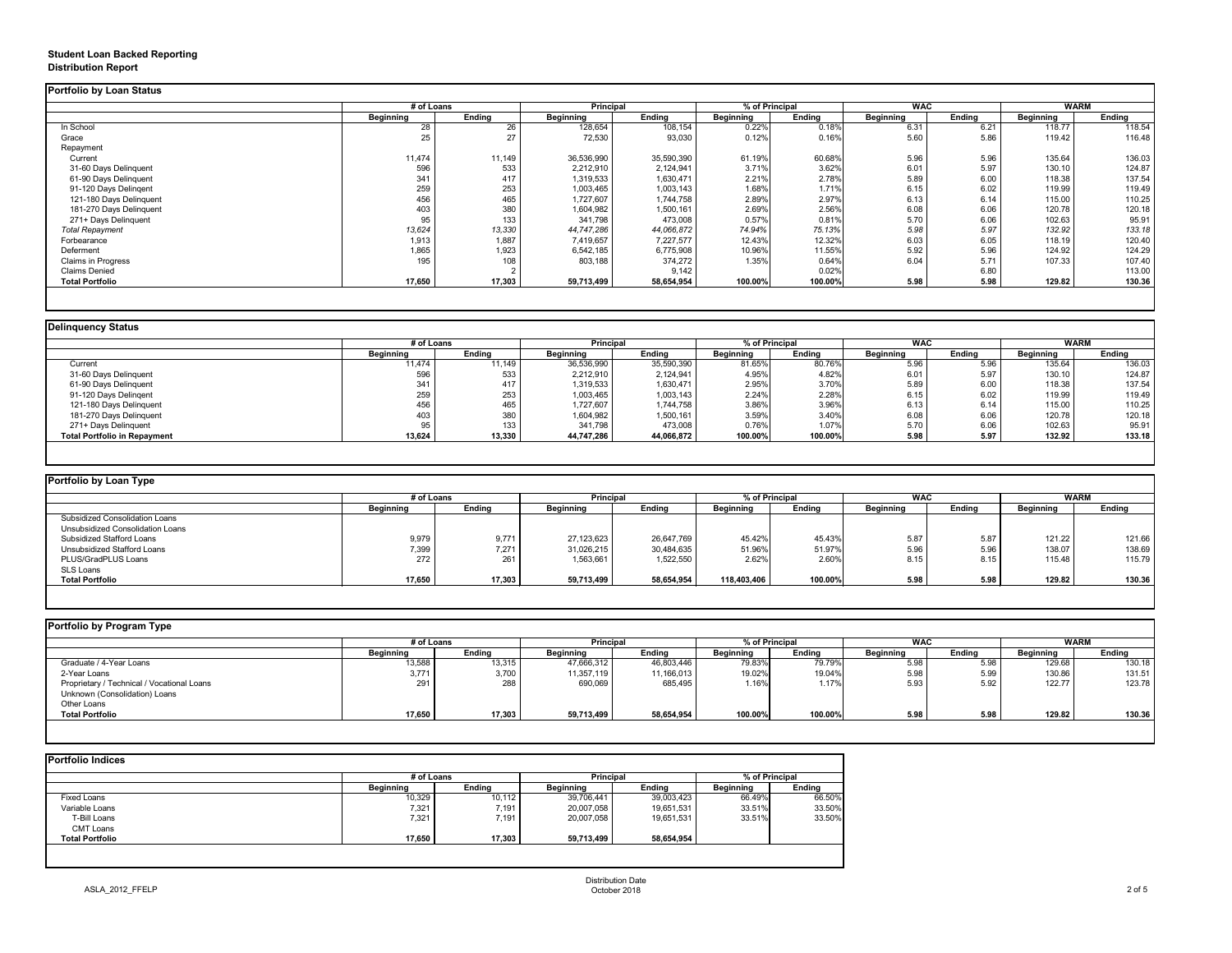**Distribution Date** October 25, 2018<br>**Collection Period** September 1, 2018, through Septe September 1, 2018, through September 30, 2018

# **Collection Activity**

| <b>Collection Account</b>                                                                    | as of 9/30/2018 |
|----------------------------------------------------------------------------------------------|-----------------|
| Beginning Balance - September 1, 2018                                                        | 1,651,792       |
| <b>Collection Amount Received</b>                                                            | 1,361,160       |
| <b>Recoveries</b>                                                                            |                 |
| Reserve Account                                                                              |                 |
| <b>Excess of Required Reserve Account</b>                                                    |                 |
| Interest on Investment Earnings                                                              | 2,673           |
| Capitalized Interest Account (after a stepdown or release date)                              |                 |
| <b>Acquisition Account</b>                                                                   |                 |
| Payments from Guarantor                                                                      |                 |
| Transfer from 2010 Collection Fund for correction of error                                   |                 |
| <b>Required Repurchases</b>                                                                  |                 |
| Special Allowance Payable to Department of Education                                         |                 |
| <b>Consolidation Rebate Fees</b>                                                             |                 |
| Rating Agency Surveillance Fees                                                              |                 |
| Principal payments, interest payments, administration fees, servicing fees, and trustee fees | (1,651,792)     |
| Other Amounts Received in Collection                                                         |                 |
| <b>Total Available Funds</b>                                                                 | 1,363,833       |

| <b>Fees Due for Current Period</b> | as of 9/30/2018 |
|------------------------------------|-----------------|
| Indenture Trustee Fees             | 833.33          |
| <b>Servicing Fees</b>              | 34,217          |
| <b>Administration Fees</b>         | 4,888           |
| Late Fees                          |                 |
| <b>Other Fees</b>                  |                 |
| <b>Total Fees</b>                  | 39,938.33       |

| Cumulative Default Rate                                                                              | as of 9/30/2018 |
|------------------------------------------------------------------------------------------------------|-----------------|
|                                                                                                      |                 |
| Current Period Defaults (\$)                                                                         | 406,926.00      |
| Cumulative Defaults (\$)                                                                             | 40,044,930.21   |
| Cumulative Default (% of original pool balance)                                                      | 24.94%          |
| Cumulative Default (% of cumulative entered repayment balance) <sup>a</sup>                          | 68.51%          |
| Current Period Payments (Recoveries) from Guarantor (\$)                                             | 671,666.68      |
| Current Period Borrower Recoveries (\$)                                                              | n/a             |
| Cumulative Recoveries (\$) <sup>b</sup>                                                              | \$37,377,478.93 |
| Cumulative Recovery Rate (%)                                                                         | 93.34%          |
| Cumulative Net Loss Rate (%)                                                                         | 1.66%           |
| Servicer Reject Rate (FFELP) (%)                                                                     |                 |
| Cumulative Servicer Reject Rate (FFELP) (%)                                                          |                 |
| Repayment balance includes all repayment loans with the exception of balances in claim status<br> a) |                 |
| b)<br>Cumulative Recoveries includes 97% of claims in progress balances                              |                 |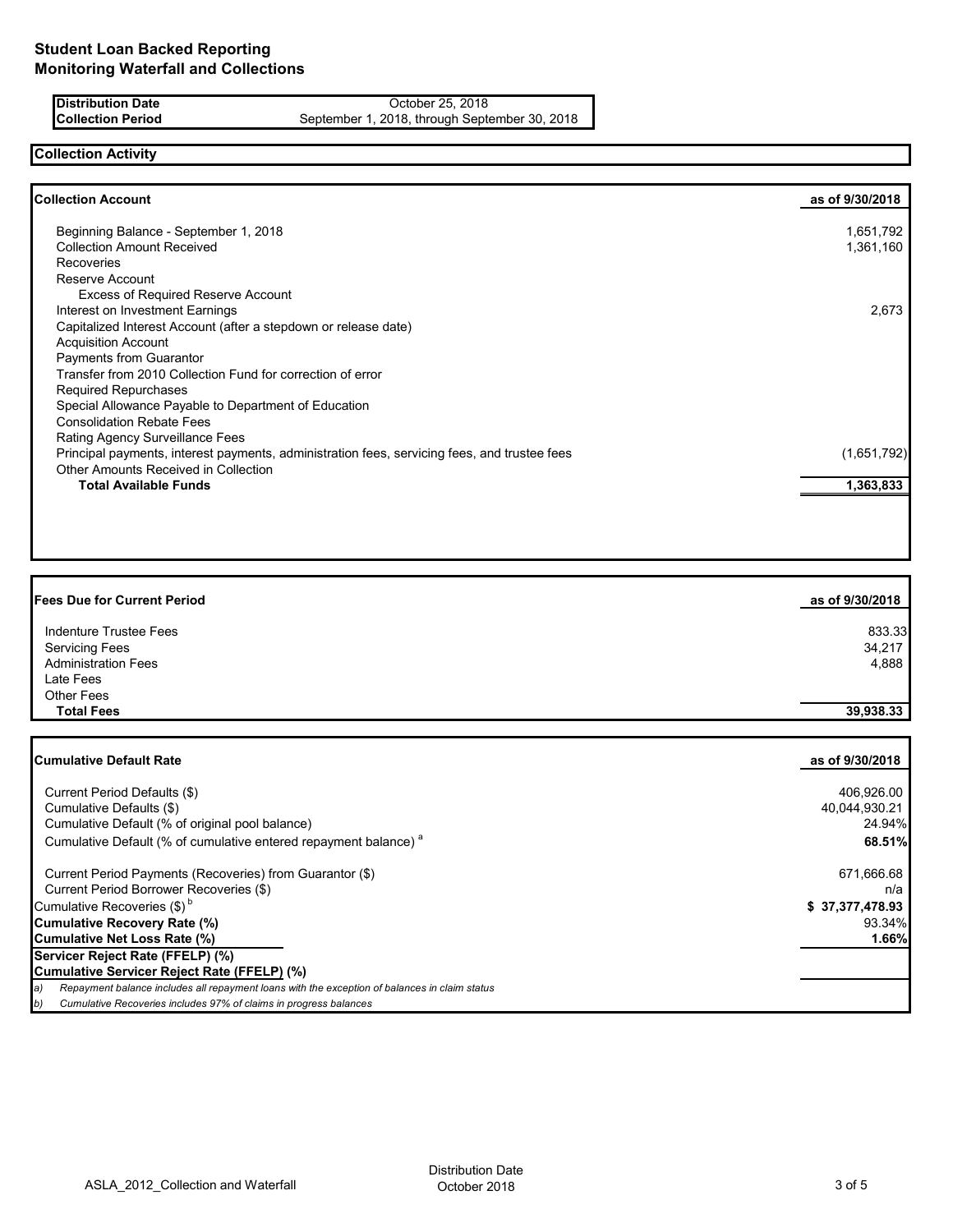## **Waterfall Activity**

| <b>Waterfall for Distribution</b>                                                         | <b>Amount Due</b> | <b>Amount Remaining</b> |
|-------------------------------------------------------------------------------------------|-------------------|-------------------------|
| <b>Total Available Funds</b>                                                              |                   | 1,363,833               |
| <b>First: Payments under any Joint Sharing Agreement</b>                                  |                   |                         |
| <b>Second: Trustee Fees</b>                                                               | 833.33            | 1,362,999               |
| Third: Servicing Fees and Backup Servicing Fees                                           | 34,217            | 1,328,782               |
| <b>Fourth: Administration Fees</b>                                                        | 4,888             | 1,323,894               |
| <b>Fifth: Noteholder Interest</b>                                                         | 107,617.25        | 1,216,277               |
| Sixth: Reinstate the balance of the Reserve Fund up to the Specified Reserve Fund Balance |                   |                         |
| Seventh: Noteholder Principal, until paid in full                                         | 1,216,277.42      | (0)                     |
|                                                                                           |                   |                         |
|                                                                                           |                   |                         |

| <b>Principal and Interest Distributions</b> | <b>Class A-1</b> |
|---------------------------------------------|------------------|
|                                             |                  |
| Monthly Interest Due                        | 107,617.25       |
| Monthly Interest Paid                       | 107,617.25       |
| Interest Shortfall                          |                  |
| Interest Carryover Due                      |                  |
| Interest Carryover Paid                     |                  |
| Interest Carryover                          |                  |
| Monthly Principal Distribution Amount       | 1,216,277.42     |
| <b>Monthly Principal Paid</b>               | 1,216,277.42     |
| Shortfall                                   |                  |
| <b>Total Distribution Amount</b>            | 1,323,894.67     |
|                                             |                  |